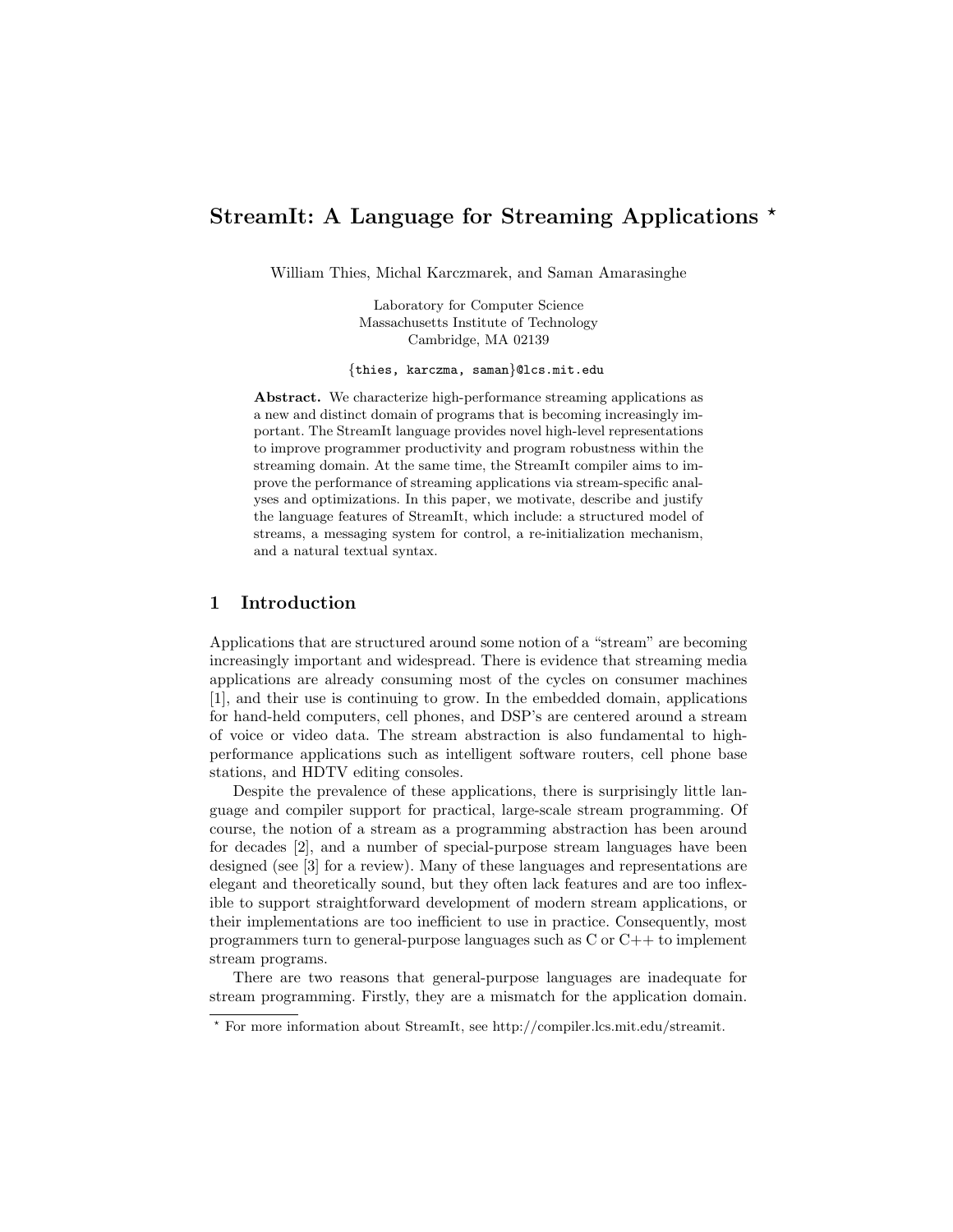That is, they do not provide a natural or intuitive representation of streams, thereby having a negative effect on readability, robustness, and programmer productivity. Moreover, because the widespread parallelism and regular communication patterns of data streams are left implicit in general-purpose languages, compilers are not stream-conscious and do not perform stream-specific optimizations. As a result, performance-critical loops are often hand-coded in a low-level assembly language and must be re-implemented for each target architecture. This practice is labor-intensive, error-prone, and very costly.

Secondly, general-purpose languages are a mismatch for the emerging class of grid-based architectures [4–6] that are especially well-suited for stream processing. Perhaps the primary appeal of C is that it provides a "common machine language" for von-Neumann architectures. That is, it abstracts away the idiosyncratic differences between machines, but encapsulates their common properties: a single program counter, arithmetic operations, and a monolithic memory. However, for grid-based architectures, the von-Neumann model no longer holds, as there are multiple instruction streams and distributed memory banks. Thus, C no longer serves as a common machine language–in fact, it provides the wrong abstraction for the underlying hardware, and architecture-specific directives are often needed to obtain reasonable performance. Again, this greatly complicates the job of the programmer and hampers portability.

StreamIt is a language and compiler specifically designed for modern stream programming. The StreamIt language has two goals: first, to provide high-level stream abstractions that improve programmer productivity and program robustness within the streaming domain, and second, to serve as a common machine language for grid-based processors. At the same time, the StreamIt compiler aims to perform stream-specific optimizations to achieve the performance of an expert programmer.

This paper motivates, describes, and justifies the high-level language features of StreamIt, version 1.0. The major limitation of StreamIt 1.0 is that all flow rates in the streams must be static; applications such as compression that have dynamically varying flow rates will be the subject of future work. A large set of applications can be implemented with static rates, and while dynamic rates will require a different runtime model, it will still be essential to fully analyse and optimize static sub-sections in order to obtain high performance.

The paper is organized as follows. In Section 2, we characterize the domain of streaming programs that motivates the design of StreamIt, and in Section 3 we describe the language features in detail. We present an in-depth example of a software radio in Section 4, preliminary results in Section 5, related work in Section 6, and conclusions in Section 7.

## 2 Streaming Application Domain

The applications that make use of a stream abstraction are diverse, with targets ranging from embedded devices, to consumer desktops, to high-performance servers. Examples include systems such as the Click modular router [7] and the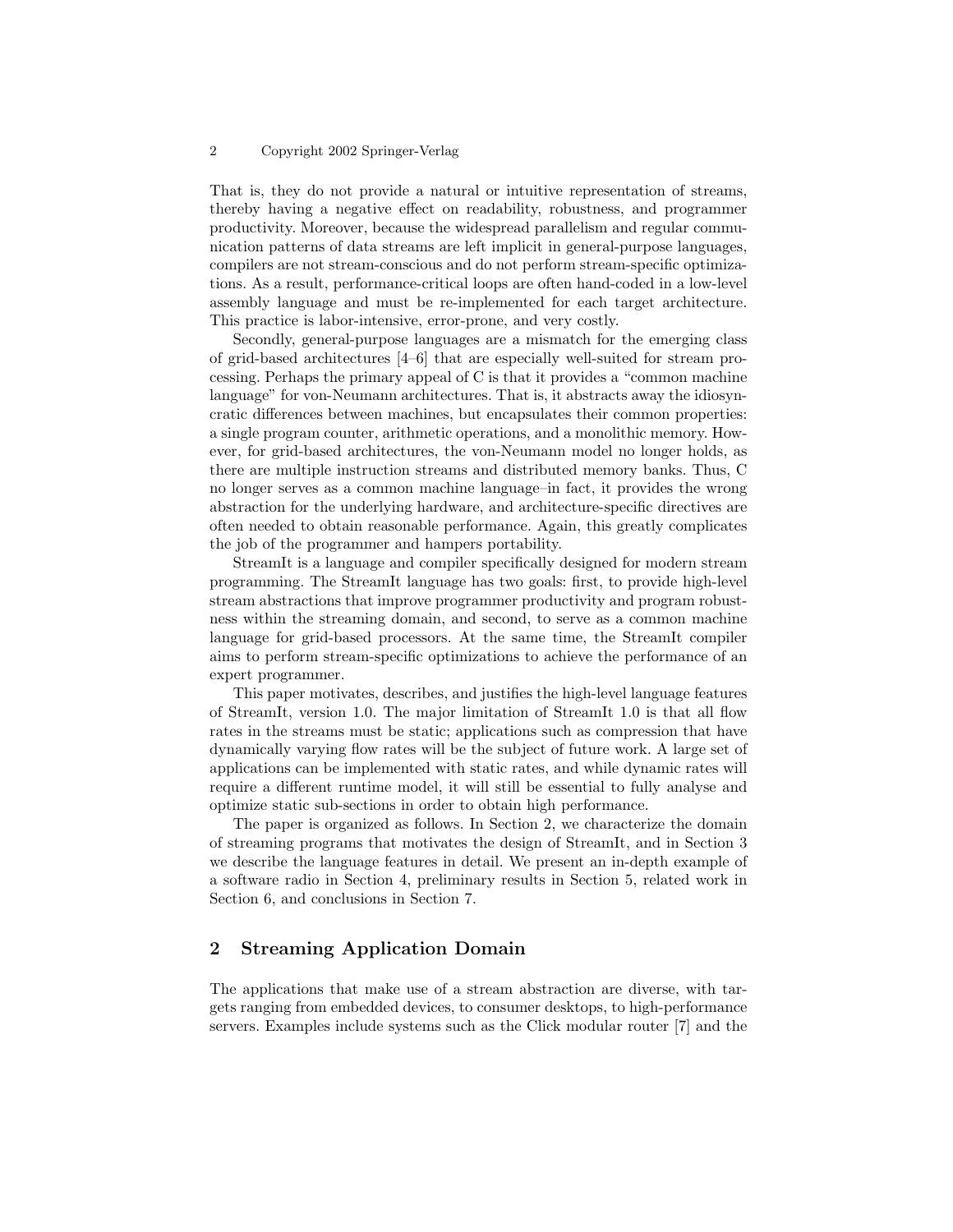

Fig. 1. A block diagram of our frequency-hopping software radio.

Spectrumware software radio [8, 9]; specifications such as the Bluetooth communications protocol [10], the GSM Vocoder [11], and the AMPS cellular base station[12]; and almost any application developed with Microsoft's DirectShow library [13], Real Network's RealSDK [14] or Lincoln Lab's Polymorphous Computing Architecture [15].

We have identified a number of properties that are common to such applications– enough so as to characterize them as belonging to a distinct class of programs, which we will refer to as *streaming applications*. We believe that the salient characteristics of a streaming application are as follows:

- 1. Large streams of data. Perhaps the most fundamental aspect of a streaming application is that it operates on a large (or virtually infinite) sequence of data items, hereafter referred to as a data stream. Data streams generally enter the program from some external source, and each data item is processed for a limited time before being discarded. This is in contrast to scientific codes, which manipulate a fixed input set with a large degree of data reuse.
- 2. Independent stream filters. Conceptually, a streaming computation represents a sequence of transformations on the data streams in the program. We will refer to the basic unit of this transformation as a *filter*: an operation that–on each execution step–reads one or more items from an input stream, performs some computation, and writes one or more items to an output stream. Filters are generally independent and self-contained, without references to global variables or other filters. A stream program is the composition of filters into a stream graph, in which the outputs of some filters are connected to the inputs of others.
- 3. A stable computation pattern. The structure of the stream graph is generally constant during the steady-state operation of a stream program. That is, a certain set of filters are repeatedly applied in a regular, predictable order to produce an output stream that is a given function of the input stream.
- 4. Occasional modification of stream structure. Even though each arrangement of filters is executed for a long time, there are still dynamic modifications to the stream graph that occur on occasion. For instance, if a wireless network interface is experiencing high noise on an input channel, it might react by adding some filters to clean up the signal; a software radio re-initializes a portion of the stream graph when a user switches from AM to FM. Sometimes, these re-initializations are synchronized with some data in the stream–for instance, when a network protocol changes from Bluetooth to 802.11 at a certain point of a transmission. There is typically an enumerable number of configurations that the stream graph can adopt in any one program, such that all of the possible arrangements of filters are known at compile time.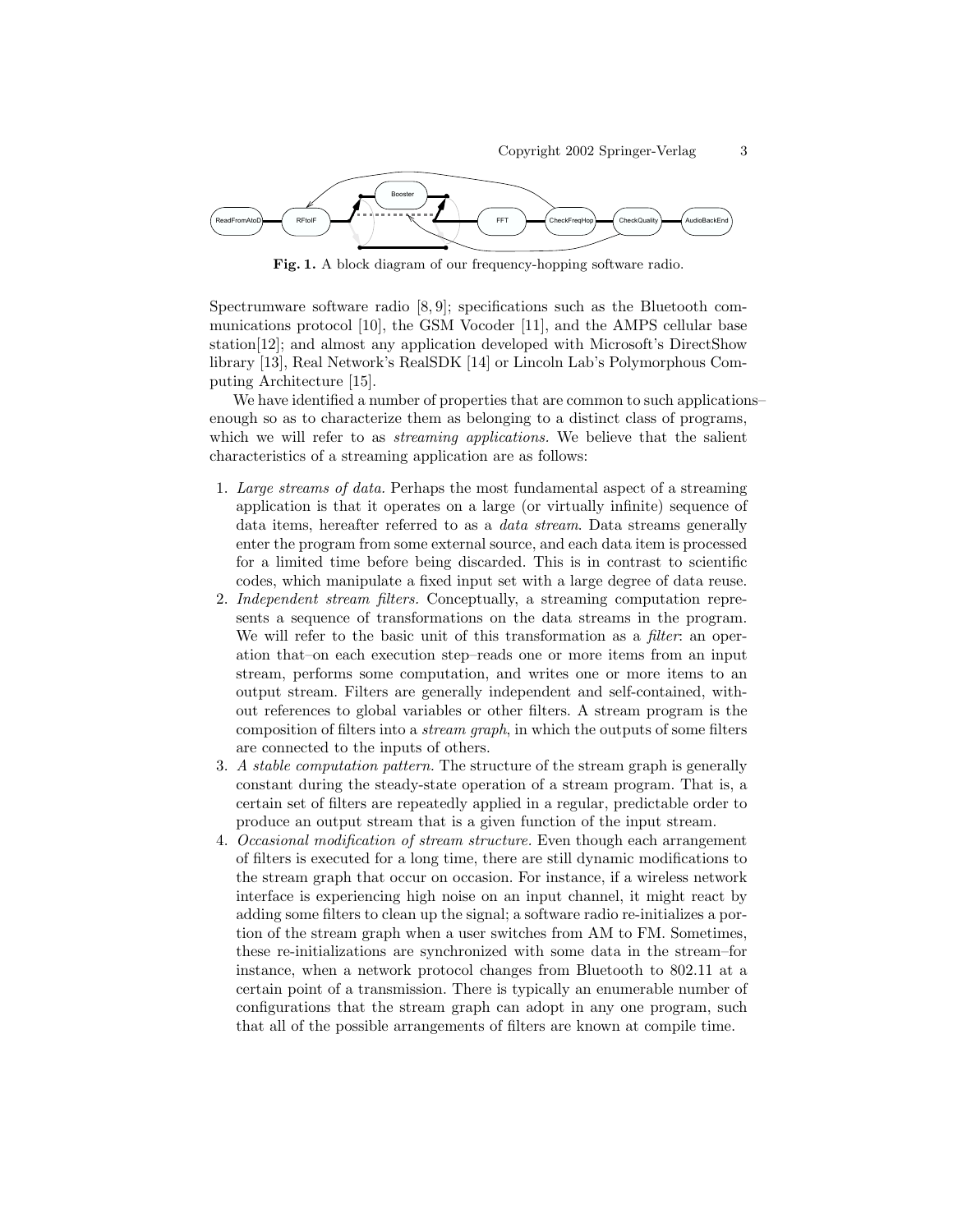



Fig. 3. Stream structures supported by StreamIt.

- 5. Occasional out-of-stream communication. In addition to the high-volume data streams passing from one filter to another, filters also communicate small amounts of control information on an infrequent and irregular basis. Examples include changing the volume on a cell phone, printing an error message to a screen, or changing a coefficient in an upstream FIR filter.
- 6. High performance expectations. Often there are real-time constraints that must be satisfied by streaming applications; thus, efficiency (in terms of both latency and throughput) is of primary concern. Additionally, many embedded applications are intended for mobile environments where power consumption, memory requirements, and code size are also important.

## 3 Language Overview

StreamIt includes stream-specific abstractions and representations that are designed to improve programmer productivity for the domain of programs described above. In this paper, we present StreamIt in legal Java syntax<sup>1</sup>. Using Java has many advantages, including programmer familiarity, availability of compiler frameworks and a robust language specification. However, the resulting syntax can be cumbersome, and in the future we plan to develop a cleaner and more abstract syntax that is designed specifically for stream programs.

## 3.1 Filters

The basic unit of computation in StreamIt is the Filter. An example of a Filter from our software radio (see Figure 1) is the FIRFilter, shown in Figure 2.

<sup>1</sup> However, for the sake of brevity, the code fragments in this paper are sometimes lacking modifiers or methods that would be needed to make them strictly legal Java.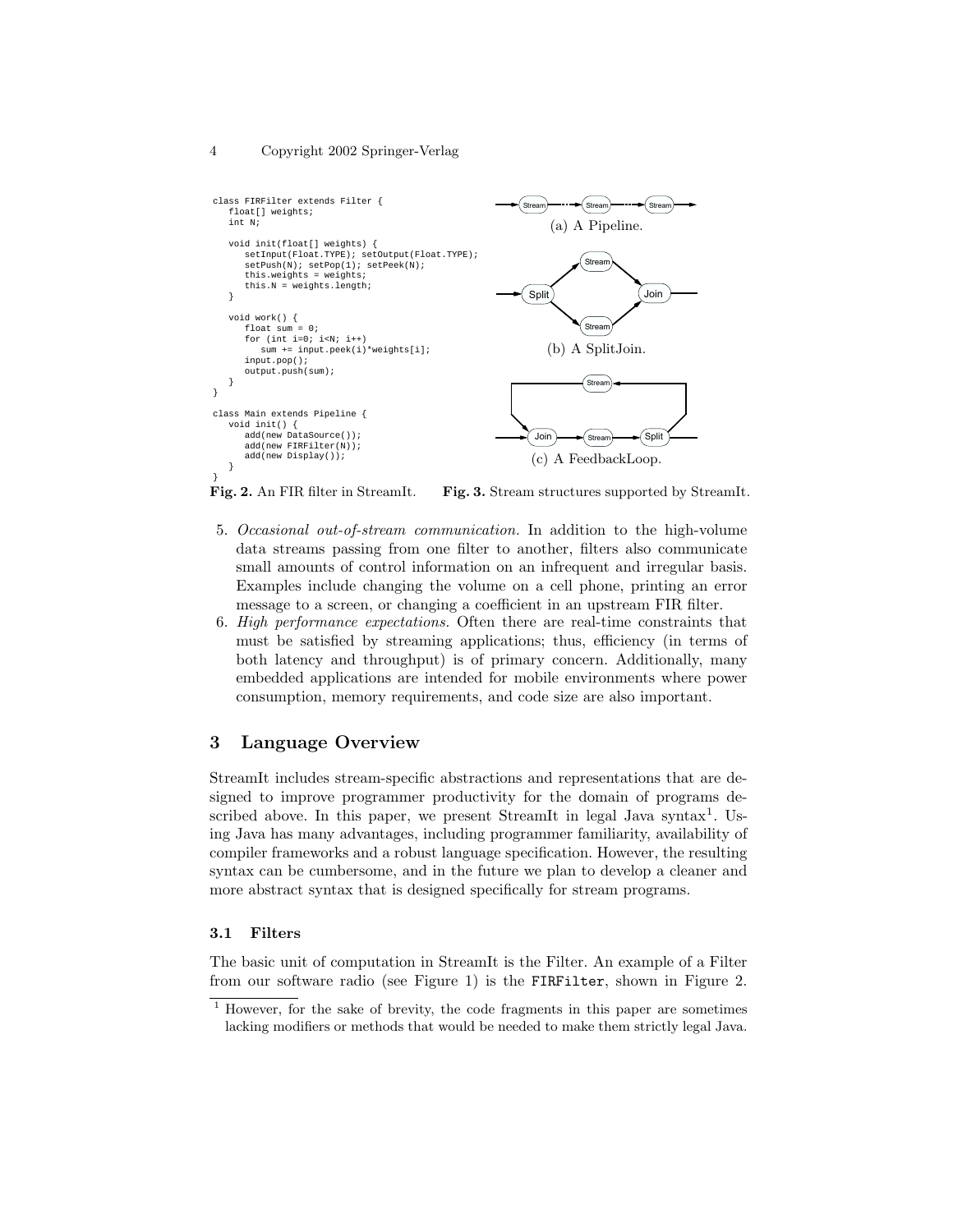The central aspect of a filter is the work function, which describes the filter's most fine grained execution step in the steady state. Within the work function, a filter can communicate with neighboring blocks using the input and output channels, which are FIFO queues declared as fields in the Filter base class. These high-volume channels support the three intuitive operations: 1) pop() removes an item from the end of the channel and returns its value, 2)  $\mathsf{peak}(i)$  returns the value of the item  $i$  spaces from the end of the channel without removing it, and 3) push(x) writes x to the front of the channel. The argument x is passed by value; if it is an object, a separate copy is enqueued on the channel.

A major restriction of StreamIt 1.0 is that it requires filters to have static input and output rates. That is, the number of items peeked, popped, and pushed by each filter must be constant from one invocation of the work function to the next. In fact, as described below, the input and output rates must be declared in the filter's init function. If a filter violates the declared rates, StreamIt throws a runtime error and the subsequent behavior of the program is undefined. We plan to support dynamically changing rates in a future version of StreamIt.

Each Filter also contains an init function, which is called at initialization time. The init function serves two purposes. Firstly, it is for the user to establish the initial state of the filter. For example, the FIRFilter records weights, the coefficients that it should use for filtering. A filter can also push, pop, and peek items from within the init function if it needs to set up some initial state on its channels, although this usually is not necessary. A user should instantiate a filter by using its constructor, and the init function will be called implicitly with the same arguments that were passed to the constructor<sup>2</sup>.

The second purpose of the init function is to specify the filter's I/O types and data rates to the StreamIt compiler. The types are specified with calls to setInput and setOutput, while the rates are specified with calls to setPush, setPop, and setPeek. The setPeek call can be ommitted if the peek count is the same as the pop count.

Rationale StreamIt's representation of a filter is an improvement over generalpurpose languages. In a procedural language, the analog of a filter is a block of statements in a complicated loop nest (see Figure 4). This representation is unnatural for expressing the feedback and parallelism that is inherent in streaming systems. Also, there is no clear abstraction barrier between one filter and another, and high-volume stream processing is muddled with global variables and control flow. The loop nest must be re-arranged if the input or output ratios of a filter changes, and scheduling optimizations further inhibit the readability of the code. In contrast, StreamIt places the filter in its own independent unit, making explicit the parallelism and inter-filter communication while hiding the grungy details of scheduling and optimization from the programmer.

One could also use an object-oriented language to implement a stream abstraction (see Figure 5). This avoids some of the problems associated with a

<sup>&</sup>lt;sup>2</sup> This design might seem unnatural, but it is necessary to allow inlining (Section 3.2) and re-initialization (Section 3.4) within a Java-based syntax.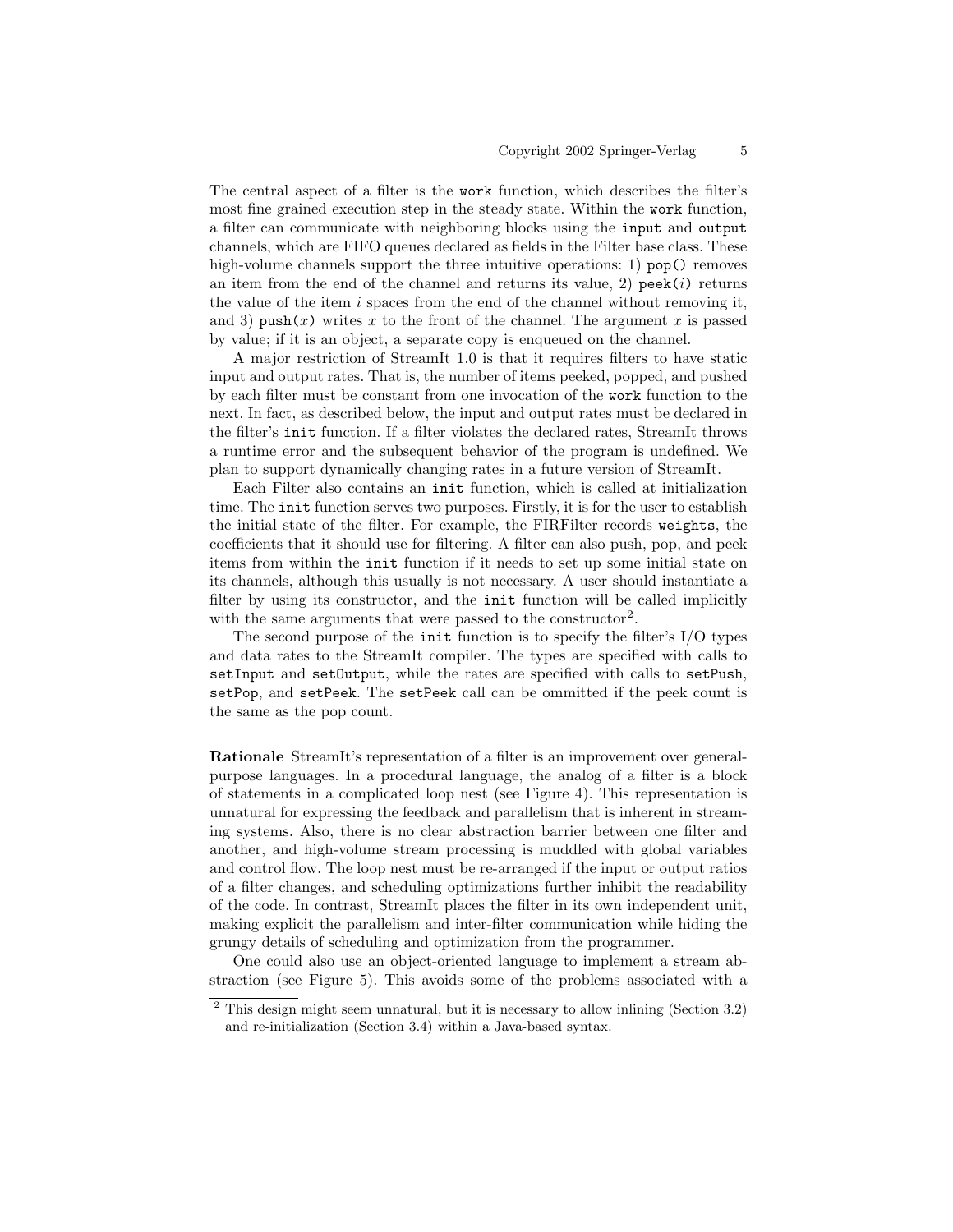```
int N = 5;
int BLOCK_SIZE = 100;
void step(float[] input, float[] output,
       int numIn, int numOut) {
  float sum = 0;for (int k=0; k<numIn; k++)
    sum = sum + input[k]*FIR_COEFF[k+numIn][N];
  for (int k=numIn; k<N; k++) 
   \texttt{sum = sum + input[k]*FIR\_COEFF[k-numIn][N];}output[numOut] = sum;
  input[numIn] = getData();
}
void main() {
  float input[] = new float[N];
 float output[] = new float[BiOCK, SIZE]; int numIn, numOut;
  for (numIn=0; numIn<N; numIn++)
     input[numIn] = getData();
   while (true) {
    for (out=0; numIn<N; numIn++, numOut++)
       step(input, output, numIn, numOut);
    int wholeSteps = (BLOCK_SIZE-numOut)/N;
     for (int k=0; k<wholeSteps; k++)
       for (numIn=0; numIn<N; numIn++, numOut++)
         step(input, output, numIn, numOut);
     for (numIn=0; numOut<BLOCK_SIZE; numIn++, numOut++)
      step(input, output, numIn, numOut);
    displayBlock(output);
  }
}
                                                              }
```

```
class FIRFilter {
   int N;
   float[] input;
   FIRFilter(int N) {
    this.N = N;
 }
  float[] getData(float[] output,
   int offset, int length) {
     if (input==null) {
       input = new float[MAX_LENGTH];
       source.getData(input, 0, N+length);
     } else {
       source.getData(input, N, length);
     }
     for (int i=0; i<length; i++) {
      float sum = 0;for (int j=0; j < N; j++) {
         sum = sum + data1[i+j]*FIR_COEFF[j][N];
 }
      output[i+offset] = sum; }
    for (int i=0; i< N; i++) {
      input[i] = input[i+length]; }
  }
void main() {
 DataSource datasource = new DataSource();
 FIRFilter filter = new FIRFilter(5);
   Display display = new Display();
   filter.source = datasource;
 display.source = filter;
  display.run();
```
Fig. 4. An optimized FIR filter in a procedural language. A complicated loop nest is required to avoid mod functions and to use memory efficiently, and the structure of the loops depends on the data rates (e.g., BLOCK SIZE) within the stream. An actual implementation might inline the calls to step.

Fig. 5. An FIR filter in an object oriented language. A "pull model" is used by each filter object to retrieve a chunk of data from its source, and straight-line code connects one filter to another.

procedural loop nest, but the programming model is again complicated by efficiency concerns. That is, a runtime library usually executes filters according to a pull model, where a filter operates on a block of data that it retrieves from the input channel. The block size is often optimized for the cache size of a given architecture, which hampers portability. Moreover, operating on largegrained blocks obscures the fundamental fine-grained algorithm that is visible in a StreamIt filter. Thus, the absence of a runtime model in favor of automated scheduling and optimization again distinguishes StreamIt.

}

### 3.2 Connecting Filters

StreamIt provides three constructs for composing filters into a communicating network: Pipeline, SplitJoin, and FeedbackLoop (see Figure 3). Each structure specifies a pre-defined way of connecting filters into a single-input, single-output block, which we will henceforth refer to as a "stream". That is, a stream is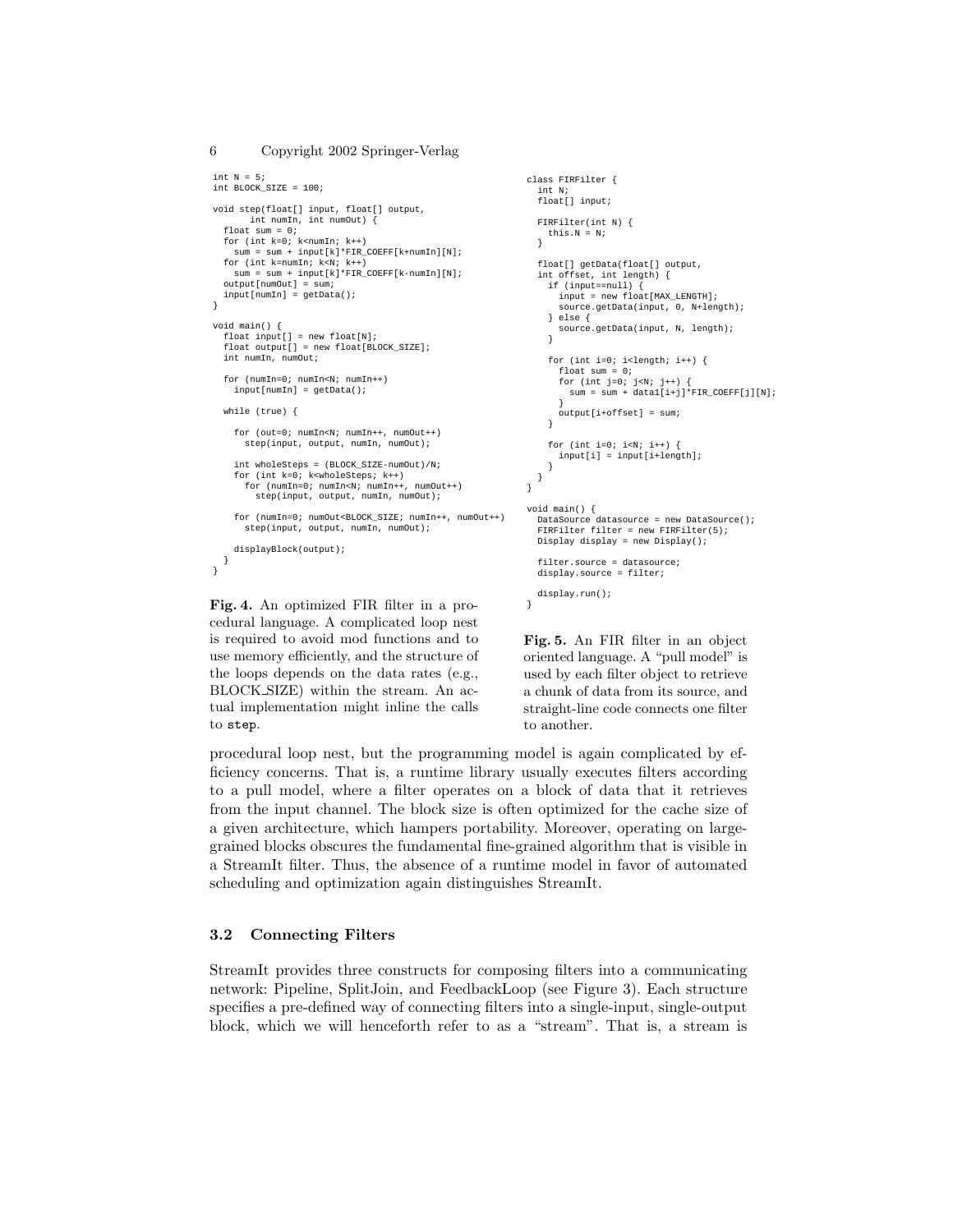```
class Delay extends Filter {
   void init(int delay) {
     setInput(Float.TYPE); setOutput(Float.TYPE);
     setPush(1); setPop(1);
     for (int i=0; i<delay; i++)
       output.push(0);
 }
   void work() { output.push(input.pop()); }
}
class EchoEffect extends SplitJoin {
  void init() {
     setSplitter(Duplicate());
    add(new Delay(100));
    add(new Delay(0));
     setJoiner(RoundRobin());
 }
}
class AudioEcho extends Pipeline {
  void init() {
     add(new AudioSource());
     add(new EchoEffect());
    add(new Adder()); <
     add(new Speaker());
 }
}
                                Adder is defined
                                in Figure 8.
```

```
class Fibonnacci extends FeedbackLoop {
   void init() {
    setDelay(2);
     setJoiner(RoundRobin(0,1));
      setBody(new Filter() {
        void init() {
          setInput(Integer.TYPE);
          setOutput(Integer.TYPE);
          setPush(1); setPop(1); setPeek(2);
  }
         void work() {
            output.push(input.peek(0)+input.peek(1));
            input.pop();
         }
      });
      setSplitter(Duplicate());
   }
   int initPath(int index) {
     return index;
  }
 }
```
Fig. 6. An echo effect in StreamIt.

Fig. 7. A FeedbackLoop version of Fibonnacci.

any instance of a Filter, Pipeline, SplitJoin, or FeedbackLoop. Every StreamIt program is a hierarchical composition of these stream structures.

The Pipeline construct is for building a sequence of streams. Like a Filter, a Pipeline has an init function that is called upon its instantiation. Within init, component streams are added to the Pipeline via successive calls to add. For example, in the AudioEcho in Figure 6, the init function adds four streams to the Pipeline: an AudioSource, an EchoEffect, an Adder, and a Speaker. This sequence of statements automatically connects these four streams in the order specified. Thus, there is no work function in a Pipeline, as the component streams fully specify the behavior. The channel types and data rates are also implicit from the connections.

Each of the stream constructs can either be executed on its own, or embedded in an enclosing stream structure. The AudioEcho can execute independently, since the first component consumes no items and the last component produces no items. However, the EchoEffect must be used as a component, since the first stream inputs items and the last stream outputs items. When a stream is embedded in another construct, the first and last components of the stream are implicitly connected to the stream's neighbors in the parent construct.

The SplitJoin construct is used to specify independent parallel streams that diverge from a common *splitter* and merge into a common *joiner*. As in a Pipeline, the components of a SplitJoin are specified with successive calls to add from the init function. For example, the EchoEffect in Figure 6 adds two streams that run in parallel, each of which is a Delay filter.

The splitter specifies how items from the input of the SplitJoin are distributed to the parallel components. For simplicity, we allow only compiler-defined splitters, of which there are three types: 1) Duplicate, which replicates each data item and sends a copy to each parallel stream, 2)  $RoundRobin(i_1, i_2, \ldots, i_k)$ , which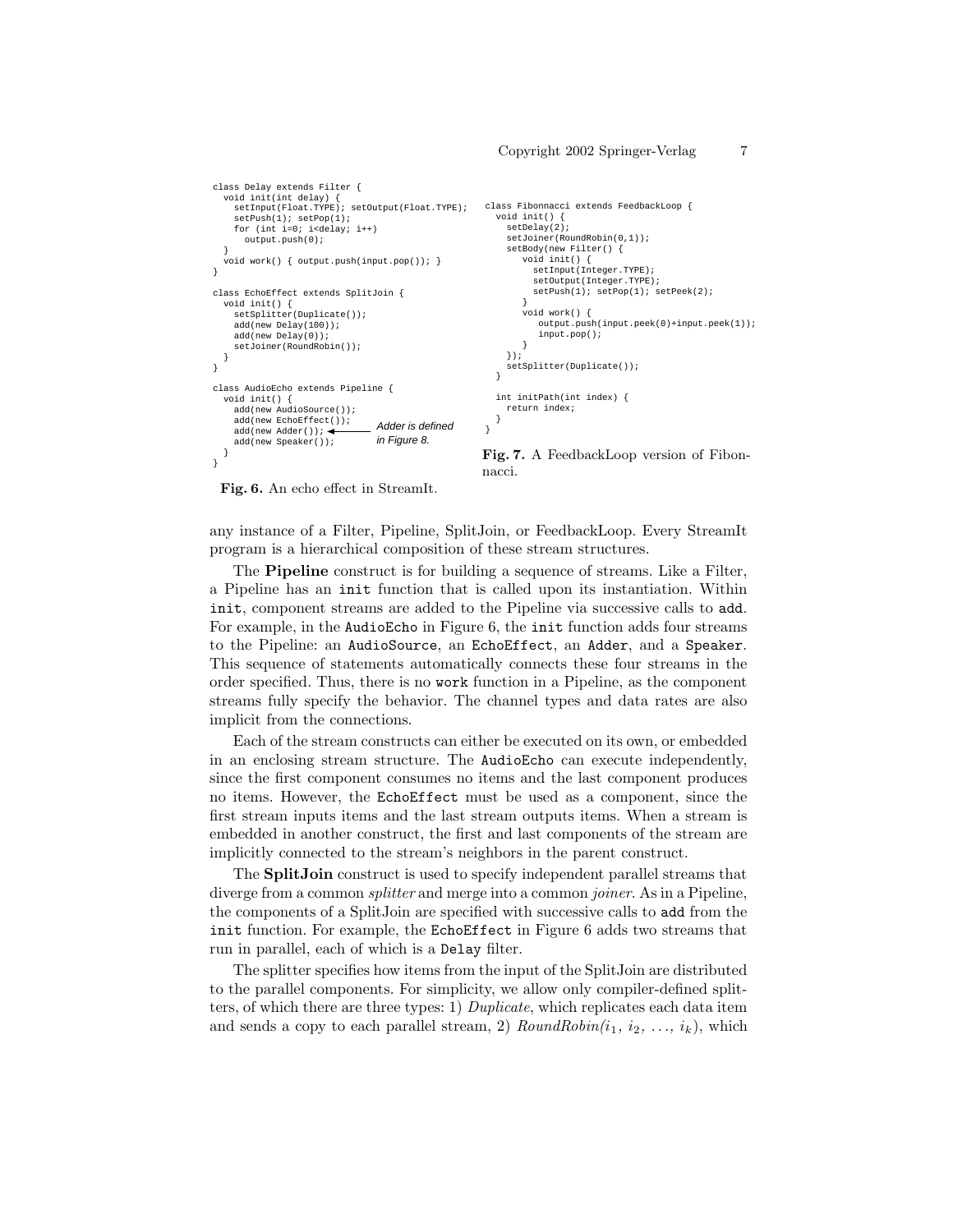sends the first  $i_1$  data items to the stream that was added first, the next  $i_2$  data items to the stream that was added second, and so on, and 3) Null, which means that none of the parallel components require any input, and there are no input items to split. If the weights are ommitted from a RoundRobin, then they are assumed to be equal to one for each stream. Note that RoundRobin can function as an exclusive selector if one or more of the weights are zero.

Likewise, the joiner is used to indicate how the outputs of the parallel streams should be interleaved on the output channel of the SplitJoin. There are two kinds of joiners: 1) RoundRobin, whose function is analogous to a RoundRobin splitter, and 2) Null, which means that none of the parallel components produce any output, and there are no output items to join. The splitter and joiner types are specified with calls to setSplitter and setJoiner, respectively. The EchoEffect uses a Duplicate splitter so that each item appears both directly and as an echo; it uses a RoundRobin joiner to interleave the immediate signals with the delayed ones. In AudioEcho, an Adder is used to combine each pair of interleaved signals.

The FeedbackLoop construct provides a way to create cycles in the stream graph. The Fibonacci stream in Figure 7 illustrates the use of this construct. Each FeedbackLoop contains: 1) a body stream, which is the block around which a backwards "feedback path" is being created, 2) a loop stream, which can perform some computation along the feedback path, 3) a splitter, which distributes data between the feedback path and the output channel at the bottom of the loop, and 4) a joiner, which merges items between the feedback path and the input channel at the top of the loop. These components are specified from within the init function via calls to setBody, setLoop, setSplitter, and setJoiner, respectively. The splitters and joiners can be any of those for SplitJoin, except for Null. The call to setLoop can be ommitted if no computation is performed along the feedback path.

The FeedbackLoop has a special semantics when the stream is first starting to run. Since there are no items on the feedback path at first, the stream instead inputs items from an initPath function defined by the FeedbackLoop; given an index  $i$ , initPath provides the  $i$ 'th initial input for the feedback joiner. With a call to setDelay from within the init function, the user can specify how many items should be calculated with initPath before the joiner looks for data items from the feedback channel.

Evident in the Fibonnacci example of Figure 7 is another feature of the StreamIt syntax: inlining. The definition of any stream can be inlined at the point of its instantiation, thereby preventing the definition of many small classes that are used only once, and, moreover, providing a syntax that reveals the hierarchical structure of the streams from the indentation level of the code. In our Java syntax, we make use of anonymous classes for inlining [16].

Rationale StreamIt differs from other languages in that it imposes a welldefined structure on the streams; all stream graphs are built out of a hierarchical composition of Pipelines, SplitJoins, and FeedbackLoops. This is in contrast to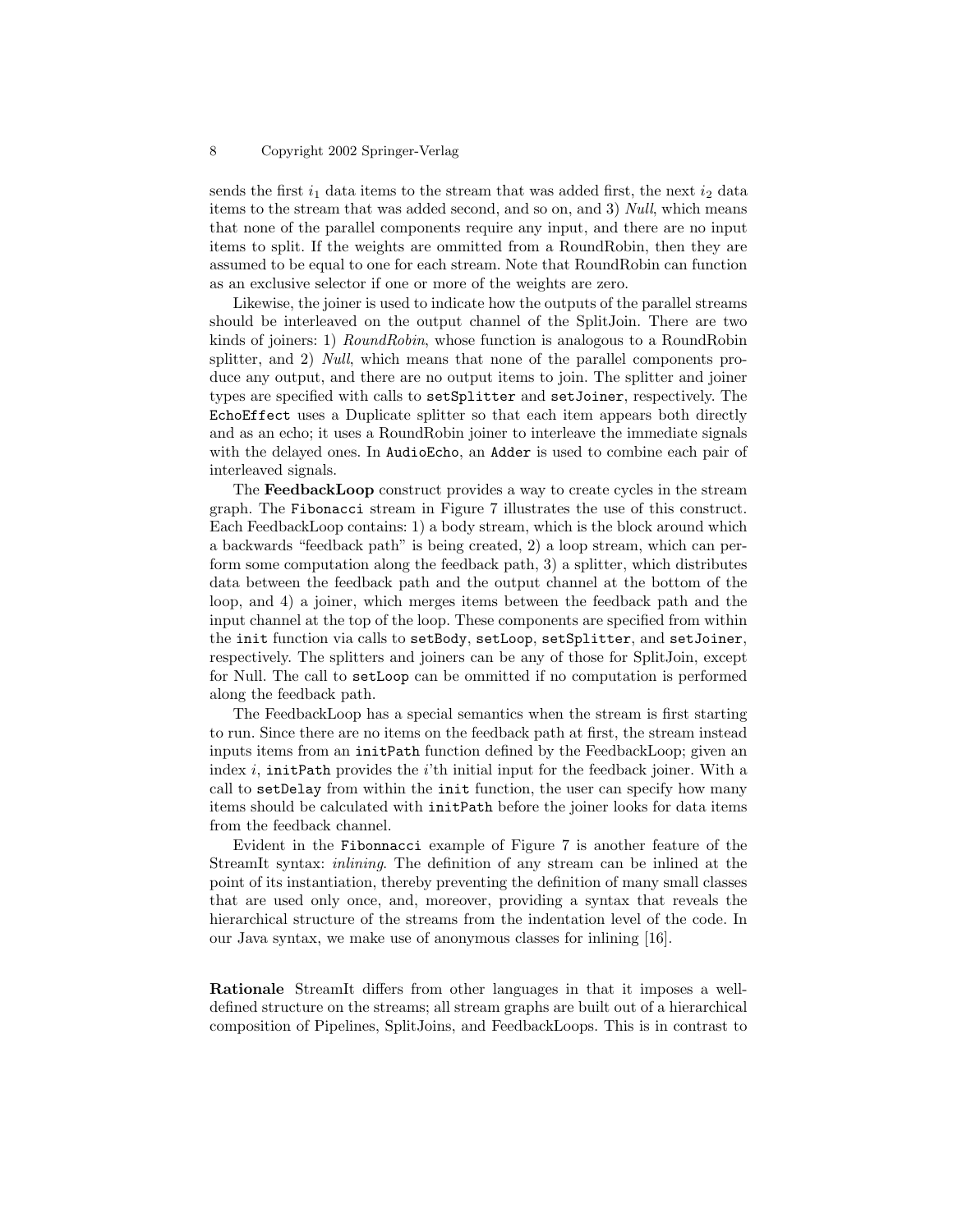other environments, which generally regard a stream as a flat and arbitrary network of filters that are connected by channels. However, arbitrary graphs are very hard for the compiler to analyze, and equally difficult for a programmer to describe. Most programmers either resort to straight-line code that links one filter to another (thereby making it very hard to visualize the stream graph), or using an ad-hoc graphical programming environment that admits no good textual representation.

In contrast, StreamIt is a clean textual representation that–especially with inlined streams–makes it very easy to see the shape of the computation from the indentation level of the code. The comparison of StreamIt's structure with arbitrary stream graphs could be likened to the difference between structured control flow and GOTO statements. Though sometimes the structure restricts the expressiveness of the programmer, the gains in robustness, readability, and compiler analysis are immense. Though graphical programming languages have not gained large-scale acceptance, a graphical editor for StreamIt would have advantages since every stream graph has a precise textual equivalent that could also be edited by the programmer. Further, the hierarchical structure of the stream graph could simplify visualization.

On first glance, the statements within a StreamIt init function might appear more like a verbose API than a novel language. However, it was actually a careful design decision to specify all "stream configuration information" via function calls from within the init functions. While the current syntax is somewhat tedious, there is great flexibility in this approach, since the user can intermix configuration directives with statements that calculate the configuration parameters. This allows for fully parameterized graph construction–the FFT stream in Figure 8 inputs a parameter N and adjusts the number of butterfly stages appropriately. This further improves the modularity and readability of the code.

#### 3.3 Messages

StreamIt provides a dynamic messaging system for passing irregular, low-volume control information between filters and streams. Messages are sent from within the body of a filter's work function, perhaps to change a parameter in another filter. For example, in our software radio code (see Figure 8), the CheckFreqHop stage sends a message upstream to change the frequency of the receiver if it detects that the transmitter is about to change frequencies. The sender can continue to execute while the message is en route, and the setFreq method will be invoked in the receiver with argument FREQ[k] when the message arrives. Since message delivery is asynchronous, there can be no return value; only void methods can be message targets.

Message timing.The central aspect of the messaging system is a sophisticated timing mechanism that allows filters to specify when a message will be received relative to the flow of information between the sender and the receiver. Recall that each filter executes independently, without any notion of global time. Thus, the only way for two filters to talk about a time that is meaningful for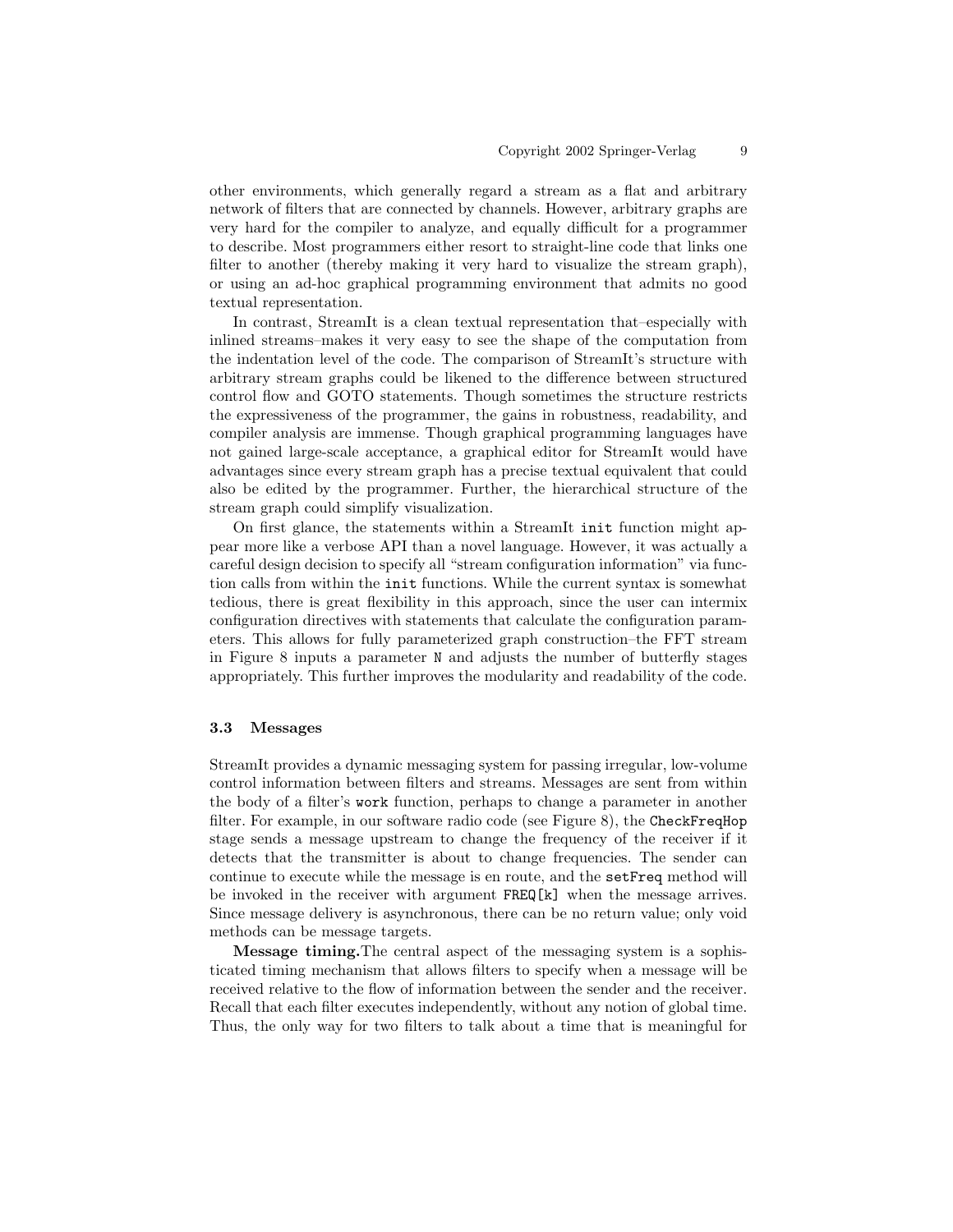```
10 Copyright 2002 Springer-Verlag
                                                              class CheckQuality extends Filter {
                                                              float aveHi, aveLo;
 BoosterPortal boosterPortal;
                                                                boolean boosterOn;
                                                              void init(BoosterPortal bp, boolean on) {
 setInput(Float.TYPE); setOutput(Float.TYPE);
                                                                  setPush(1); setPop(1);
                                                             aveHi = 0; aveLo = 1;<br>this.boosterPortal = bp; this.boosterOn = on;
                                                              }
 void work() {
 float val = input.pop();
                                                              aveHi = max(0.9*aveHi, val);
 aveLo = min(1.1*aveLo, val);
                                                                   if (aveHi - aveLo < FAIL_QUAL && !booosterOn) {
                                                                     boosterPortal.init(true, BEST_EFFORT);
                                                                     boosterOn = true;
                                                              }
                                                                  .<br>if (aveHi - aveLo > PASS OUAL && boosterOn)
                                                                     boosterPortal.init(false, BEST_EFFORT);
                                                                    boosterOn = false; }
                                                                  ,<br>output.push(val);
                                                              }
                                                             }
                                                                void init(int N, boolean enabled) {
                                                                   if (enabled)
                                                              }
                                                             }
                                                             class TrunkedRadio extends Pipeline {
                                                               int N = 64:
                                                               BoosterPortal boosterPortal = new BoosterPortal();
                                                                RFtoIFPortal freqPortal = new RFtoIFPortal();
                                                                void init() {
                                                                 ReadFromAtoD in = add(new ReadFromAtoD());
                                                                  RFCOIF rf2if = add(new RFCOF(N, STARTFREQ)); Booster booster = add(new Booster(N, false));
                                                                   add(new FFT(N));
                                                                  add(new CheckFreqHop(freqHop));
                                                              add(new CheckQuality(onOff, false));
 AudioBackEnd out = add(new AudioBackEnd());
                                                                   freqPortal.register(rf2if);
                                                              boosterPortal.register(booster);
 MAX_LATENCY(in, out, 10);
                                                                }
                                                             }
                                                             class Butterfly extends Pipeline {
 void init(int N, int W) {
                                                                  add(new SplitJoin() {
                                                                     void init() {
                                                                      setSplitter(RoundRobin(N, N));
                                                              add(new Filter() {
 float weight[] = new float[W];
                                                                          int curr;
                                                                          void init() {
                                                                           setInput(Float.TYPE);
                                                                           setOutput(Float.TYPE);
                                                                           setPush(1); setPop(1);
                                                              for (int i=0; i<W; i++)
 weight[i] = calcWeight(i, N, W);
                                                                           curr = 0; }
                                                                          void work() {
                                                                            output.push(input.pop()*weight[curr++]);
                                                                            if (curr>=W) curr = 0;
                                                                          }});
                                                                        add(new Identity());
                                                                        setJoiner(RoundRobin());
                                                                     }});
                                                                   add(new SplitJoin() {
                                                              void init() {
 setSplitter(Duplicate());
                                                                       add(new Subtractor());
                                                                       add(new Adder());
                                                                       setJoiner(RoundRobin(N, N));
                                                                     }});
                                                             }
class RFtoIF extends Filter {
   int size, count, N;
  float weight[];
   void init(int N, float freq) {
 setInput(Float.TYPE); setOutput(Float.TYPE);
 setPush(1); setPop(1);
     this.N = N;
    setFreq(freq);
 }
  ,<br>void work() {
     output.push(input.pop()*weight[count++]);
     if (count==size) count = 0;
 }
 void setFreq(float freq) {
 count = 0;
    size = CARRIER_FREQ/freq*N;
 weight = new float[size];
 for (int i=0; i<size; i++)
       weight[i] = Math.sin(i*PI/size);
   }
}
class CheckFreqHop extends SplitJoin {
 RFtoIFPortal freqPortal;
   void init(RFtoIFPortal freqPortal) {
     this.freqPortal = freqPortal;
setSplitter(RoundRobin(N/4-2,1,1,<br>N/2,1,1,N/4-2));
    int k = 0;
for (int i=1; i<=5; i++) {<br>
if ((i==2)||(i==4)) {<br>
for (int j=0; j<2; j++) {
            add(new Filter() {
               void init() {
                setInput(Float.TYPE);
 setOutput(Float.TYPE);
 setPush(1); setPop(1);
 }
 void work() {
 float val = input.pop();
 if (val >= MIN_THRESHOLD)
 freqPortal.setFreq(
 FREQ[k], new Latency(4*N,6*N));
                 output.push(val);
 }});
 k++;
 }
       } else add(new Identity());
 }
     setJoiner(RoundRobin(N/4-2,1,1,
                               \mathbb{N}/2 , \mathbb{1} , \mathbb{N}/4 - 2) ) ;
   }
}
class FFT extends Pipeline {
  void init(int N) {
 add(new SplitJoin() {
 void init() {
         setSplitter(RoundRobin(N/2, N/2));<br>for (int i=0; i<2; i++)
 for (int i=0; i<2; i++)
 add(new SplitJoin() {
               void init() {
                setSplitter(RoundRobin());
 add(new Identity());
 add(new Identity());
 setJoiner(RoundRobin(N/4, N/4));
 }});
          setJoiner(RoundRobin());
        }});
    for (int i=2; i < N; i*=2)add(new Butterfly(i, N));
   }
}
class Adder extends Filter {
    void init() {
      setInput(Float.TYPE); setOutput(Float.TYPE);
      setPush(1); setPop(2);
 }
    void work() {
       output.push(input.pop() + input.pop());
 }
}
                                                             class Booster extends Pipeline {
                                                                    add(new FIRFilter(BOOST_WEIGHTS));
                                                        See
                                                        Fig. 9 for
                                                        Diagram
                                       Frequency-Hop
                                              Message
                                                                                                              Booster
                                                                                                      Re-Initialization
                                                                                                             Message
```
Fig. 8. StreamIt code for a software radio. Arrows denote the paths of messages.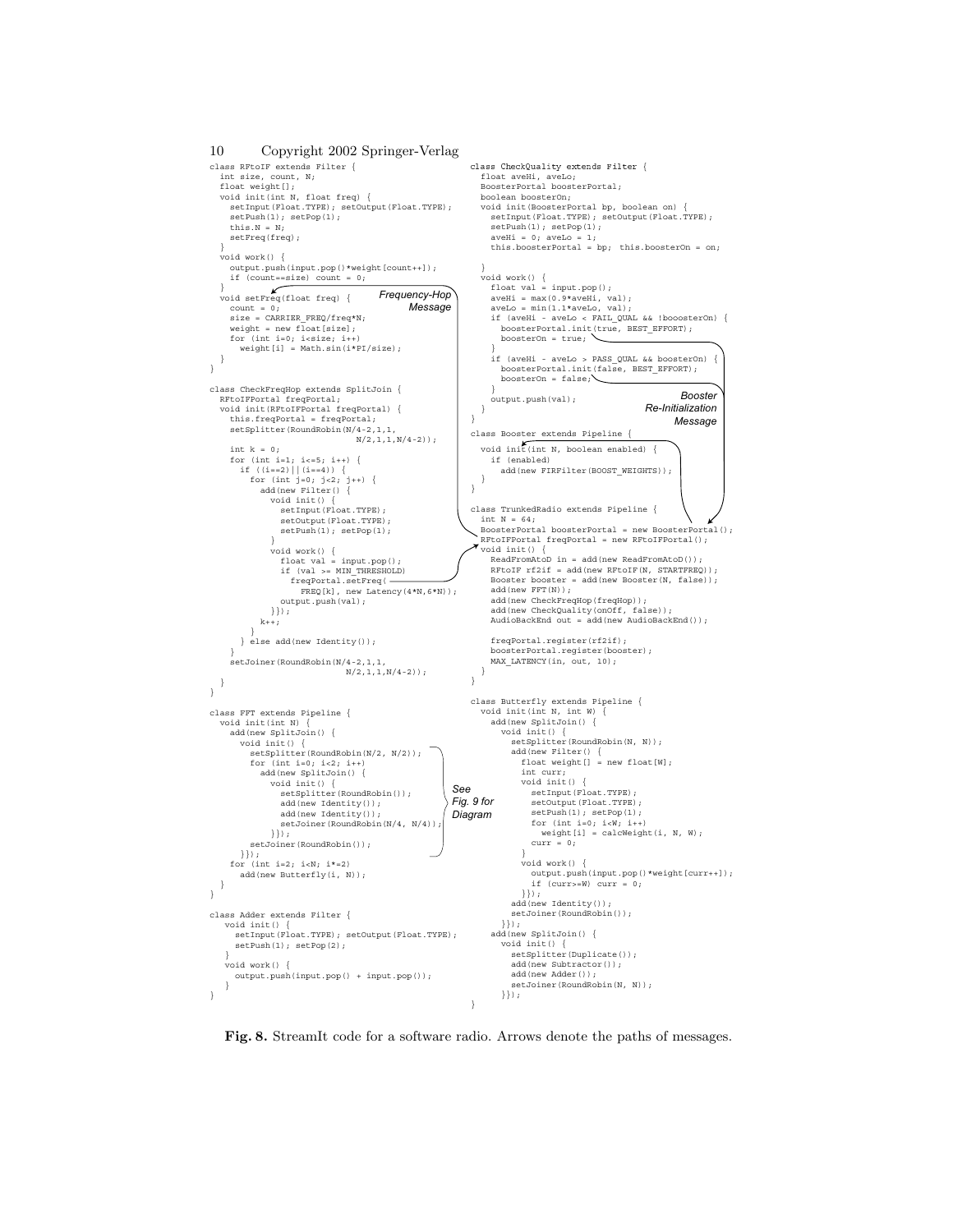both of them is in terms of the data items that are passed through the streams from one to the other.

In StreamIt, one can specify a range of latencies for each message delivery. This latency is measured in terms of an information "wavefront" from one filter to another. For example, in the CheckFreqHop example of Figure 8, the sender indicates an interval of latencies between 4N and 6N. This means that the receiver will receive the message immediately following the last invocation of its own work function which produces an item affecting the output of the sender's  $4N'$ th to  $6N'$ th work functions, counting the sender's current work function as number 0. Due to space limitations, we cannot define this notion precisely in this paper (see [17, 18] for a formal semantics), but the general idea is simple: the receiver is invoked when it sees the information wavefront that the sender sees in 4N to 6N execution steps.

In some cases, the ability to synchronize the arrival of a message with some element of the data stream is very important. For example, CheckFreqHop knows that the transmitter will change the frequency between  $4N$  and  $6N$  steps later, in terms of the frame that CheckFreqHop is inputting. To ensure that the radio changes frequencies at the same time–so as not to lose any data at the old or new frequency–CheckFreqHop instructs the receiver to switch frequencies when the receiver sees one of the last data items at the old frequency.

Portals for broadcast messaging. StreamIt also has support for modular broadcast messaging. When a sender wants to send a message that will invoke method  $M$  of the receiver  $R$  upon arrival, it does not call  $M$  on the object R. Rather, it calls M on a Portal of which R is a member. Portals are typed containers that forward all messages they receive to the elements of the container. Portals could be useful in cases when a component of a filter library needs to announce a message (e.g., that it is shutting down) but does not know the list of recipients; the user of the library can pass to the filter a Portal containing all interested receivers. As for message delivery constraints, the user specifies a single time interval for each message, and that interval is interpreted separately (as described above) for each receiver in the Portal.

In a language with generic data types, a Portal could be implemented as a templated list. However, since Java does not yet support templates, we automatically generate an <X>Portal class for every class and interface <X>. Our syntax for using Portals is evident in the TrunkedRadio class in Figure 8.

Rationale Stream programs present a challenge in that filters need both regular, high-volume data transfer and irregular, low-volume control communication. Moreover, there is the problem of reasoning about the relative "time" between filters when they are running asynchronously and in parallel.

A different approach to messaging is to embed control messages in the data stream instead of providing a separate mechanism for dynamic message passing. This does have the effect of associating the message time with a data item, but it is complicated, error-prone, and leads to unreadable code. Further, it could hurt performance in the steady state (if each filter has to check whether or not a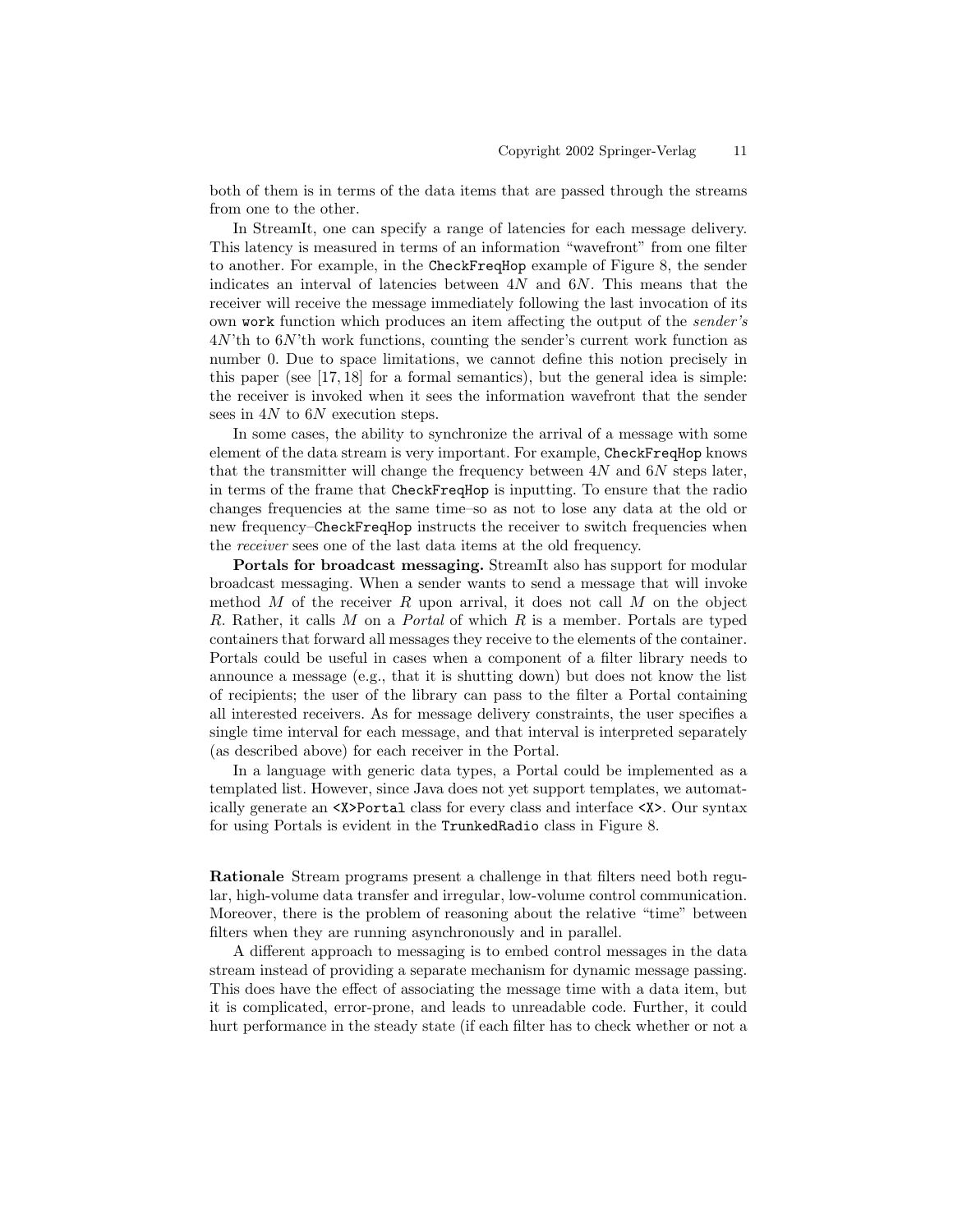data item is actual data or control, instead) and complicates compiler analysis, too. Finally, one can't send messages upstream without creating a separate data channel for them to travel in.

Another solution is to treat messages as synchronous method calls. However, this delays the progress of the stream when the message is en route, thereby degrading the performance of the program and restricting the compiler's freedom to reorder filter executions.

We feel that the StreamIt messaging model is an advance in that it separates the notions of low-volume and high-volume data transfer–both for the programmer and the compiler–without losing a well-defined semantics where messages are timed relative to the high-volume data flow. Further, by separating message communication into its own category, fewer connections are needed for steady-state data transfer and the resulting stream graphs are more amenable to structured stream programming.

## 3.4 Re-Initialization

One of the characteristics of a streaming application is the need to occaisionally modify the structure of part of the stream graph. StreamIt allows these changes through a re-initialization mechanism that is integrated with its messaging model. If a sender targets a message at the init function of a stream or filter S, then when the message arrives, it re-executes the initialization code and replaces  $S$  with a new version of itself. However, the new version might have a different structure than the original if the arguments to the init call on re-initialization were different than during the original initialization.

When an init message arrives, it does not kill all of the data that is in the stream being re-initialized. Rather, it drains the stream until the wavefront of information (as defined for the messaging model) from the top of the stream has reached the bottom. The draining occurs without consuming any data from the input channels to the re-initialized region. Instead, a drain function of each filter is invoked to provide input when its other input source is frozen. (Each filter can override the drain function as part of its definition.) If the programmer prefers to kill the data in a stream segment instead of draining it, this can be indicated by sending an extra argument to the message portal with the re-initialization message.

Rationale Re-initialization is a headache for stream programmers because–if done manually–the entire runtime system could be put on hold to re-initialize a portion of the stream. The interface to starting and stopping streams could be complicated when there is not an explicit notion of initialization time vs. steady-state execution time, and ad-hoc draining techniques could risk losing data or deadlocking the system.

StreamIt improves on this situation by abstracting the re-initialization process from the user. That is, no auxillary control program is needed to drain the old streams and create the new structure; the user need only trigger the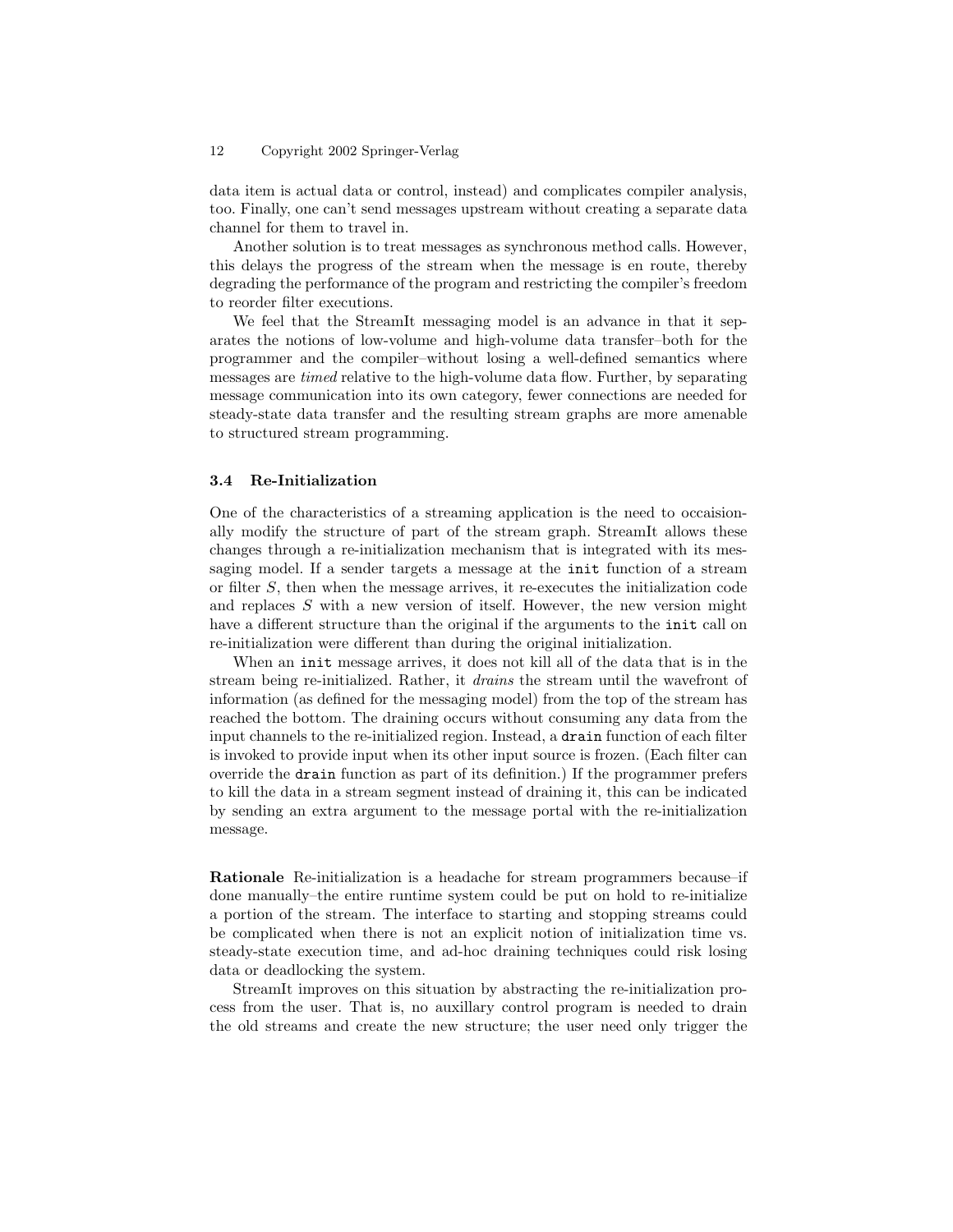

Fig. 9. The bit-reversal phase in the FFT, with N=8. A bit-reversal permutation is one that swaps all elements with indices whose binary representations are the reverse of each other. The Butterfly stage is similar, but ommitted for lack of space.

reinitialization process through a message. Additionally, any hierarchical stream construct automatically becomes a possible candidate for re-initialization, due to the well-defined stream structure and the simple interface with the init function. Finally, it is easy for the compiler to recognize stream re-initialization possibilities and to account for all possible configurations of the stream flow graph during analysis and optimization.

### 3.5 Latency Constraints

Lastly, StreamIt provides a simple way of restricting the latency of an information wavefront in traveling from the input of one filter to the output of a downstream filter. Issuing the directive MAX LATENCY(A, B, n) from within an init means that  $A$  can only execute up to the wavefront of information that  $B$ will see after *n* invocations of its own work function.

## Detailed Example

We now discuss the StreamIt implementation of the Trunked Radio illustrated in Figure 1. The Trunked Radio is a frequency-hopping system in which the receiver switches between a set of known frequencies whenever it hears certain tones from the transmitter.

The toplevel class, TrunkedRadio, is implemented as a seven-stage Pipeline (see Figure 8). The RFtoIF stage modulates the input signal from RF to a frequency band around the current IF frequency. To support a change in the IF frequency when frequency hopping occurs, the RftoIF filter contains a setFreq method that is invoked via a message from the CheckFreqHop stage. The message is sent from CheckFreqHop with a latency range of  $4N$  to  $6N$ , which means that RFtoIF must deliver between  $4N$  and  $6N$  items using the old modulation scheme before changing to the new frequency.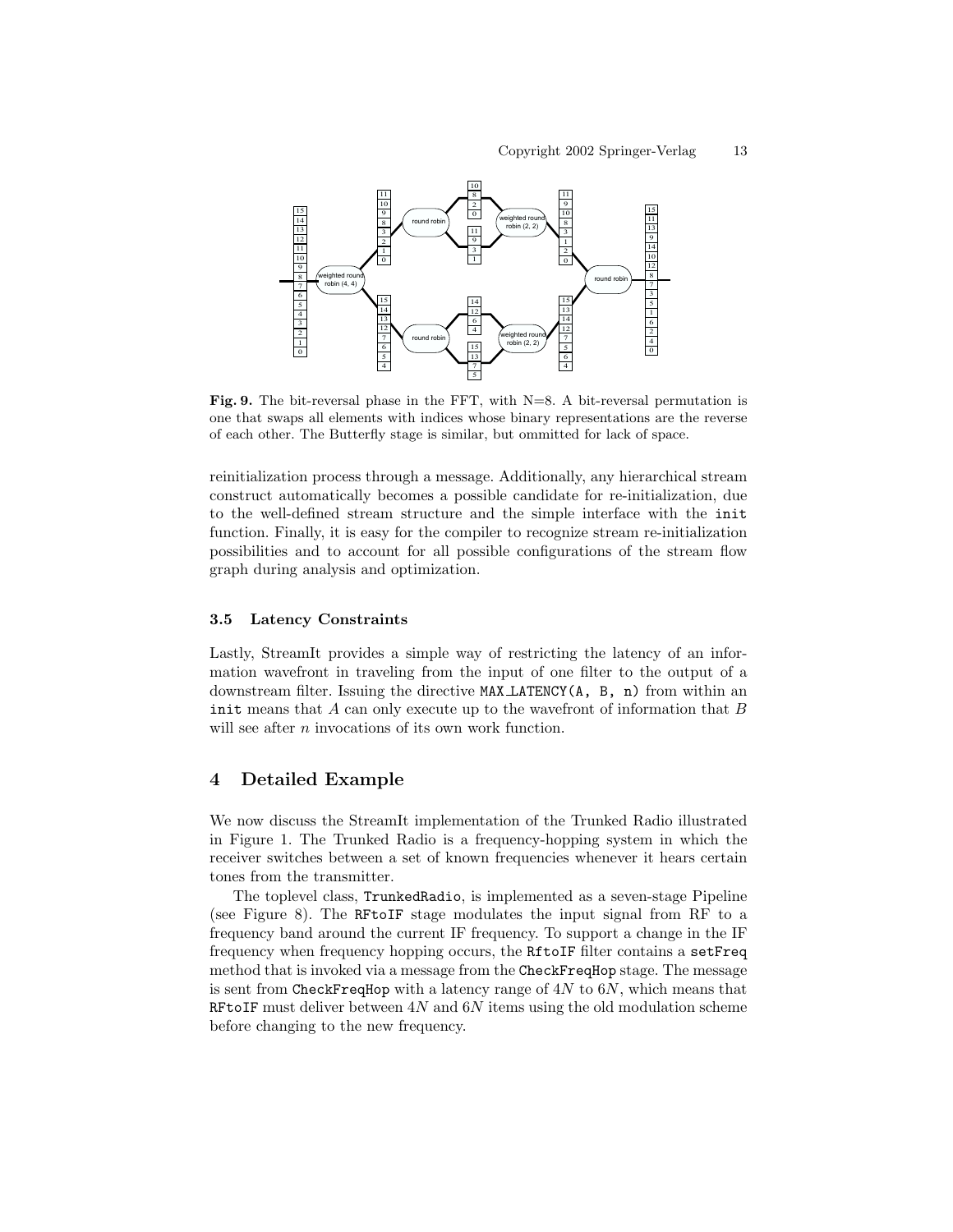The optional Booster stage provides amplification for weak signals, but is usually turned off to conserve power. The Booster is toggled by a re-initialization message from the CheckQuality stage, which estimates the signal quality by the shape of the frequency spectrum. If all the frequencies have similar amplitudes, CheckQuality assumes that the signal-to-noise ratio is low and sends a message to activate the Booster. This message is sent using best-effort delivery.

The FFT stage converts the signal from the time domain to the frequency domain; please refer to p. 796 of [19] for a diagram of the parallel FFT algorithm. The StreamIt implementation consists of a bit-reversal permutation followed by a series of Butterfly stages. The bit-reversal phase illustrates how data can be reshuffled with just a few SplitJoin constructs (see Figure 9). The Butterfly stage–which is parameterized to allow for a compact representation of the FFT– also employs SplitJoins to select groups of items for its computation. We believe that the StreamIt version of the FFT is clean and intuitive, as the SplitJoin constructs expose the natural parallelism of the algorithm.

## 5 Results

We have implemented a fully-functional prototype of the StreamIt compiler as an extension to the Kopi Java Compiler, a component of the open-source Kopi Project [20]. At this time, our compiler is a proof-of-concept and does not yet include the stream-specific optimizations that we are working on; we generate C code that is compiled with a StreamIt runtime library to produce the final executable. We have also developed a library in Java that allows StreamIt code to be executed as pure Java, thereby providing a verification mechanism for the output of the compiler.

The compilation process for streaming programs contains many novel aspects because the basic unit of computation is a stream rather than a procedure. In order to compile stream modules separately, we have developed a runtime interface–analogous to that of a procedure call for traditional codes–that specifies how one can interact with a black box of streaming computation. The stream interface contains separate phases for initialization and steady-state execution; in the execution phase, the interface includes a contract for input items, output items, and possible message production and consumption.

Though we have yet to add optimizations to our compiler, it is nonetheless interesting to evaluate its baseline performance. For this purpose, we developed StreamIt implementations of four applications: 1) A GSM Decoder, which takes GSM-encoded parameters as inputs, and uses these to synthesize audible speech[11], 2) A system from the Polymorphic Computing Architecture (PCA) [15] which encapsulates the core functionality of modern radar, sonar, and communications signal processors, 3) A software-based FM Radio with equalizer, and 4) A performance test from the SpectrumWare system that implements an Orthogonal Frequency Division Multiplexor (OFDM) [8]. Table 1 gives characteristics of the above applications including the number of filters implemented and the size of the stream graph as coded.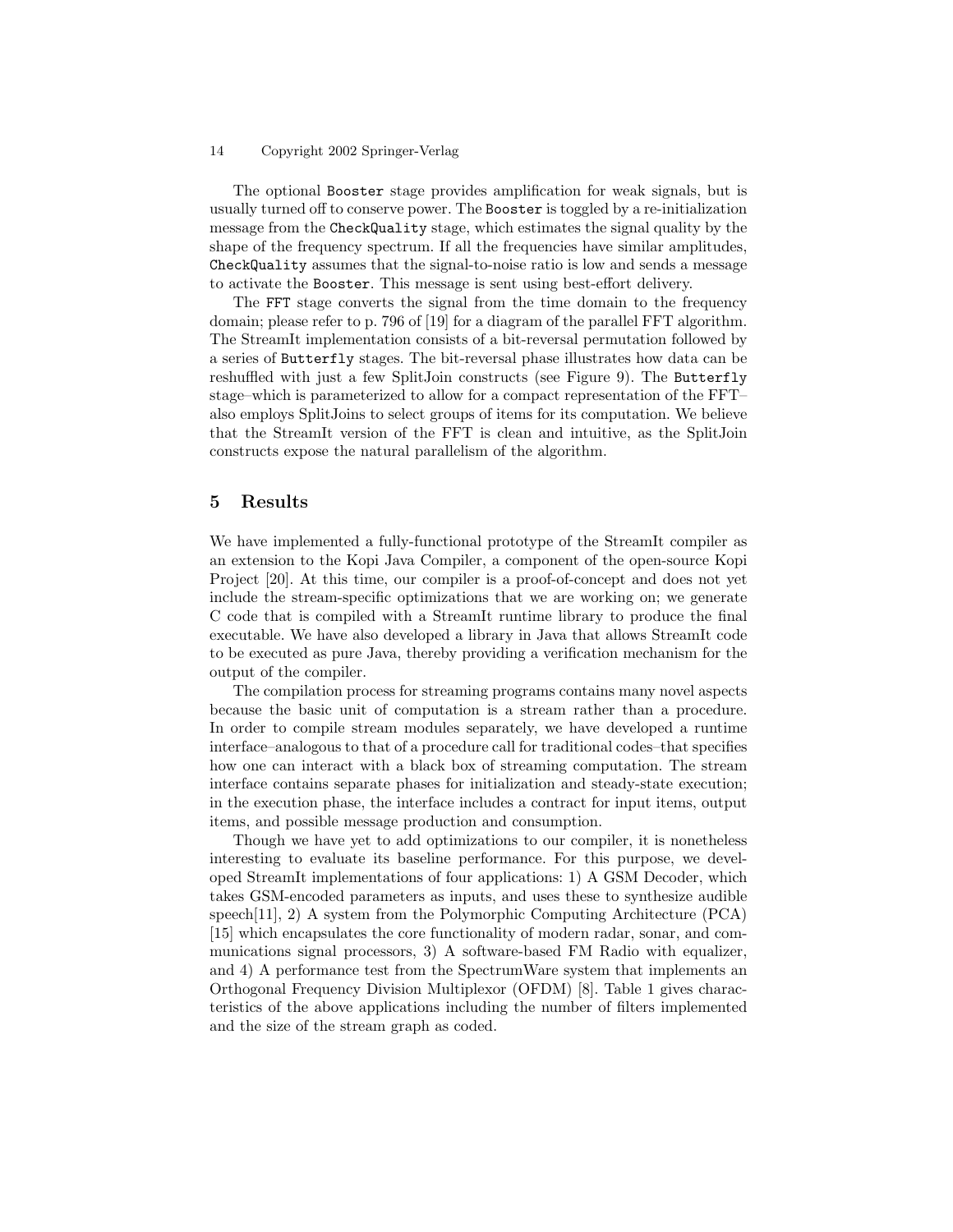| Benchmark        |     |    | Lines Filters Graph Size |
|------------------|-----|----|--------------------------|
| PCA Demo         | 484 | 5. |                          |
| FM Radio         | 411 |    | 27                       |
| perfect4         | 347 |    | 20                       |
| GSM Decoder 3050 |     |    | 21                       |

| Benchmark   |     | StreamIt SpectrumWare |  |
|-------------|-----|-----------------------|--|
| PCA Demo    | 1.3 | 3.4                   |  |
| FM Radio    | 4.9 | 9.9 <sup>°</sup>      |  |
| perftest4   | 330 | 330                   |  |
| GSM Decoder |     |                       |  |

Table 1. Application Characteristics

Table 2. Performance Results (in  $\mu$ sec/item)

Table 2 gives the performance of our compiler by comparing the StreamIt implementation against either the SpectrumWare implementation or (in the case of GSM) a hand-optimized C version. SpectrumWare [8] is a high-performance runtime library for streaming programs, implemented in C++. The StreamIt language offers a higher level of abstraction than SpectrumWare (see Section 3.1), and yet the StreamIt compiler is able to beat the SpectrumWare performance by a factor of two for the PCA Demo and FM Radio.

For the GSM application, the extensively hand-optimized C version incorporates many transformations that rely on a high-level knowledge of the algorithm, and StreamIt performs an order of magnitude slower. However, this version of the compiler is only a prototype, and is not yet intended to compete with handcoded C. Our code generation strategy currently has many inefficiencies, and in the future we plan to generate optimized assembly code by interfacing with a code generator. We believe that stream-conscious optimizations can improve the performance by an order of magnitude on uniprocessors; moreover, we have yet to consider parallel targets, and this is where we expect to find the most pronounced benefits of the abundant parallelism and regular communication patterns exposed by StreamIt.

## 6 Related Work

A large number of programming languages have included a concept of a stream; see [3] for a survey. Those that are perhaps most related to StreamIt 1.0 are synchronous dataflow languages such as LUSTRE [21] and ESTEREL [22] which require a fixed number of inputs to arrive simultaneously before firing a stream node. However, most special-purpose stream languages do not contain features such as messaging and support for modular program development that are essential for modern stream applications. Also, most of these languages are so abstract and unstructured that the compiler cannot perform enough analysis and optimization to result in an efficient implementation.

At an abstract level, the stream graphs of StreamIt share a number of properties with the synchronous dataflow (SDF) domain as considered by the Ptolemy project [23]. Each node in an SDF graph produces and consumes a given number of items, and there can be delays along the arcs between nodes (corresponding loosely to items that are peeked in StreamIt). As in StreamIt, SDF graphs are guaranteed to have a static schedule and there are a number of nice scheduling results incorporating code size and execution time [24]. However, previous results on SDF scheduling do not consider constraints imposed by point-to-point messages, and do not include a notion of StreamIt's information wavefronts, re-initialization, and programming language support.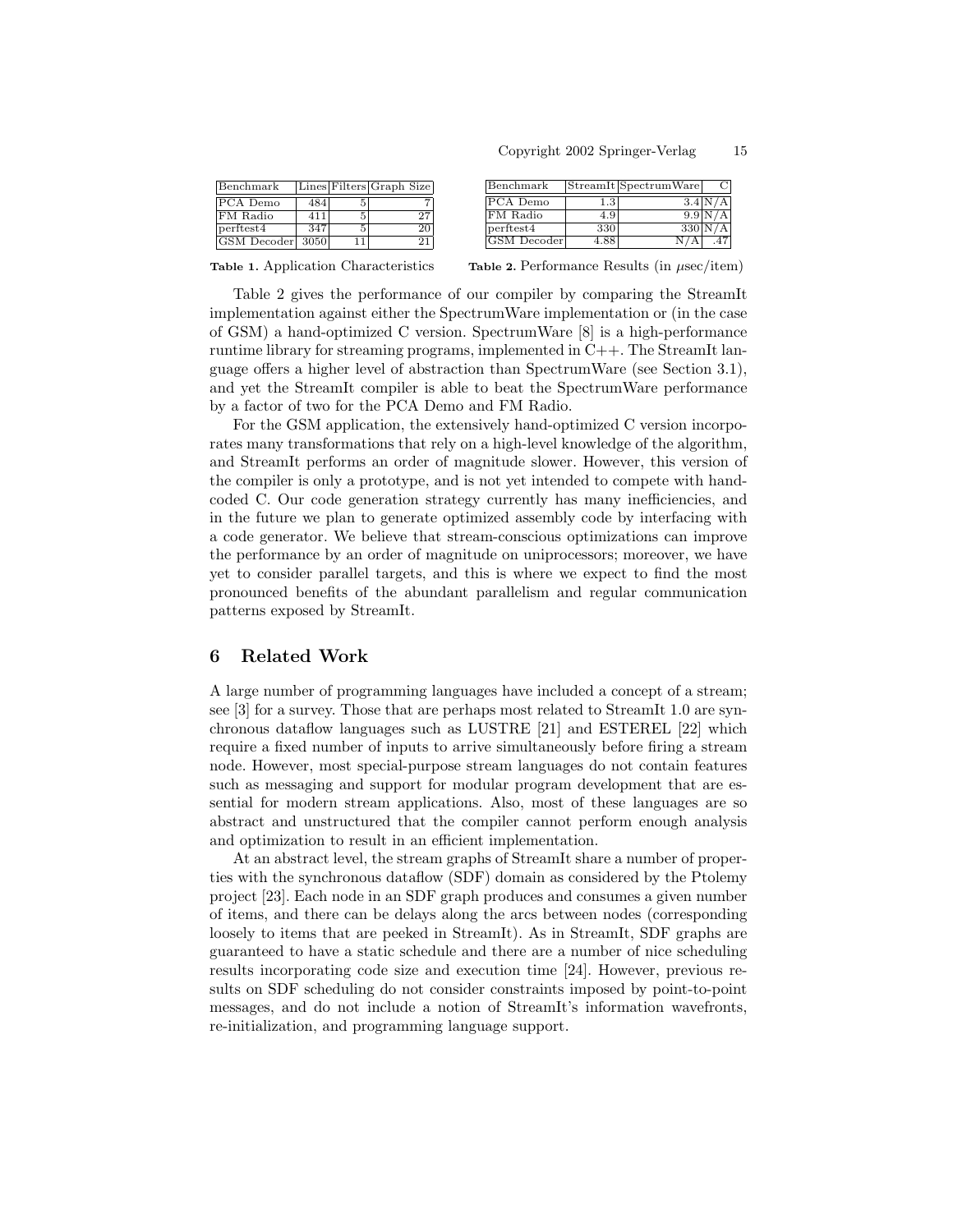A specification package used in industry bearing some likeness to StreamIt is SDL: Specification and Description Language [25]. SDL is a formal, objectoriented language for describing the structure and behavior of large, real-time systems, especially for telecommunications applications. It includes a notion of asynchronous messaging based on queues at the receiver, but does not incorporate wavefront semantics as does StreamIt. Moreover, its focus is on specification and verification whereas StreamIt aims to produce an efficient implementation.

## 7 Conclusions and Future Work

This paper presents StreamIt, a novel language for high-performance streaming applications. Stream programs are emerging as a very important class of applications with distinct properties from other recognized application classes. This paper develops fundamental programming constructs for the streaming domain.

The primary goal of StreamIt is to raise the abstraction level in stream programming without sacrificing performance. We have argued that StreamIt's mechanisms for filter definition, filter composition, messaging, and re-initialization will improve programmer productivity and program robustness within the streaming domain.

Also, we believe that StreamIt is a viable common machine language for gridbased architectures (e.g., [4–6]), just as C is a common machine language for von-Neumann machines. StreamIt abstracts away the target's granularity, memory layout, and network interconnect, while capturing the notion of independent processors that communicate in regular patterns. We are developing fission and fusion algorithms that can automatically adjust the granularity of a stream graph to match that of a given target.

We have a number of extensions planned for the next version of the StreamIt language. The current version is designed primarily for uniform one-dimensional data processing, but constructs for hierarchical frames of data would be useful for image processing. Moreover, a future version will support dynamically varying I/O rates of the filters in the stream. We expect that such support will require new language constructs–for instance, a type-dispatch splitter that routes items to the components of a SplitJoin based on their type, and a fall-through joiner that pulls items from any stream in a SplitJoin as soon as they are produced.

Our immediate focus is on developing a high-performance optimizing compiler for StreamIt 1.0. As described in [18], the structure of StreamIt can be exploited by the compiler to perform a wide range of stream-specific optimizations. Our goal is to match the performance of hand-coded applications, such that the abstraction benefits of StreamIt come with no performance penalty.

## 8 Acknowledgements

The StreamIt compiler was implemented with Michael Gordon and David Maze, with applications support of Jeremy Wong, Henry Hoffman, and Matthew Brown;